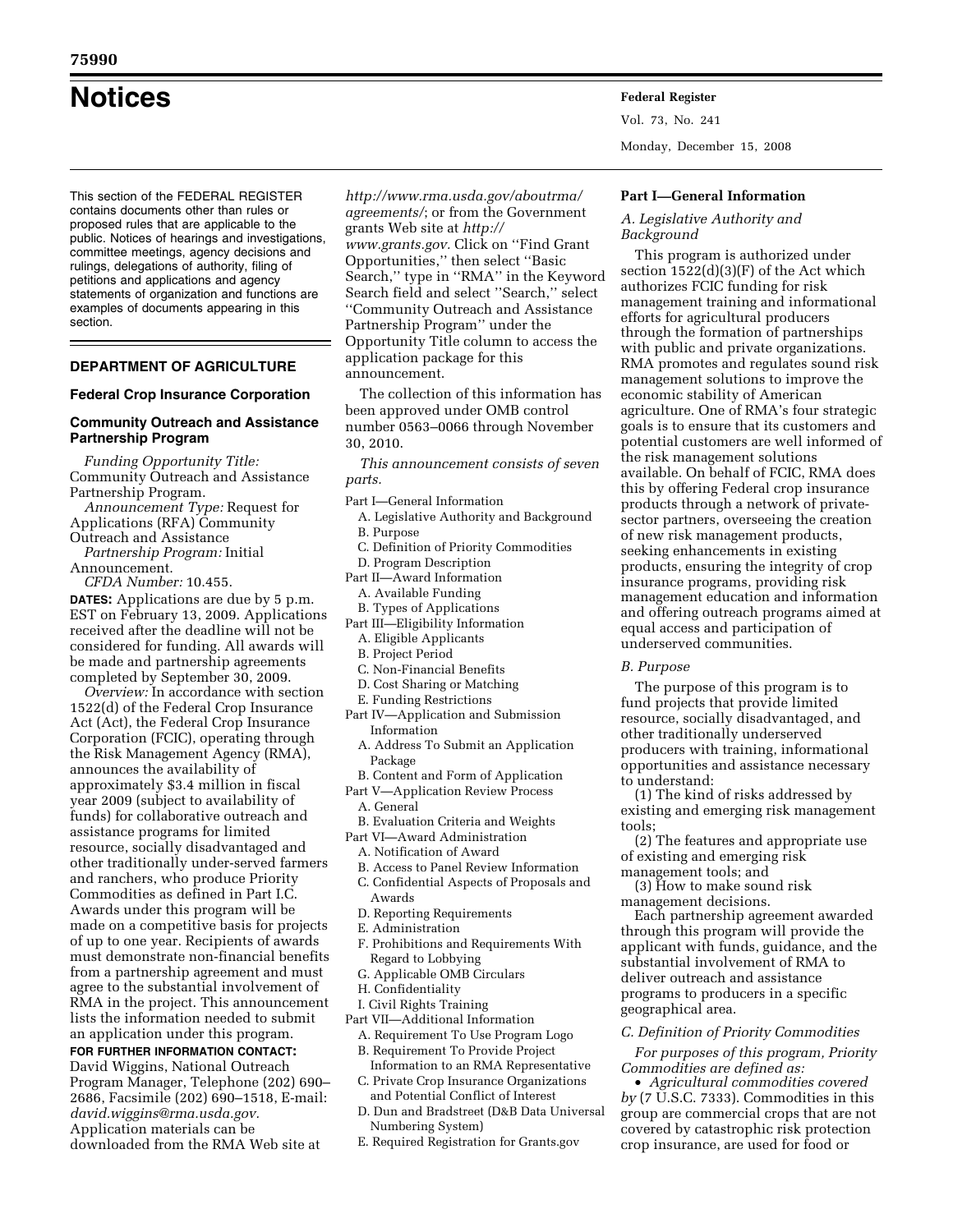fiber (except livestock), and specifically include, but are not limited to, floricultural, ornamental nursery, Christmas trees, turf grass sod, aquaculture (including ornamental fish), and industrial crops.

• *Specialty crops.* Commodities in this group may or may not be covered under a Federal crop insurance plan and include, but are not limited to, fruits, vegetables, tree nuts, syrups, honey, roots, herbs, and highly specialized varieties of traditional crops.

• *Underserved commodities.* This group includes: (a) Commodities, including livestock, that are covered by a Federal crop insurance plan but for which participation in an area is below the national average; and (b) commodities, including livestock, with inadequate crop insurance coverage produced by limited resource, socially disadvantaged, and other traditionally underserved producers.

A project is considered as giving priority to Priority Commodities if the majority of the educational outreach and assistance activities are directed to limited resource, socially disadvantaged and other traditionally under-served producers of one or more of the three classes of commodities listed above or any combination of the three classes.

#### *D. Program Description*

This program will support a wide range of innovative outreach and assistance activities in farm management, financial management, marketing contracts, crop insurance and other existing and emerging risk management tools, RMA will be substantially involved in the activities listed under paragraph 2. The applicant must identify specific ways in which RMA could have substantial involvement in the proposed outreach activity.

In addition to the specific, required activities listed under paragraph 1, the applicant may suggest other activities that would contribute directly to the purpose of this program. For any additional activity suggested, the applicant should identify the objective of the activity, the specific tasks required to meet the objective, specific time lines for performing the tasks, and specific responsibilities of the partners.

1. In conducting activities to achieve the purpose and goal of this program, award recipients will be required to perform the following activities:

• Develop and finalize a risk management outreach delivery plan that will contain the tasks needed to accomplish the purpose of this program, including a description of the manner in which various tasks for the project will

be completed, the dates by which each task will be completed, and the partners that will have responsibility for each task. Task milestones must be listed to ensure that progress can be measured at various stages throughout the life of the project. The plan must also provide for the substantial involvement of RMA in the project.

**Note:** All partnership agreements resulting from this announcement will include delivery plans in a table format. All applicants are strongly encouraged to refer to the table in the application package, when preparing a delivery plan and to use this format as part of the project description.

• Assemble risk management instructional materials appropriate for producers of Priority Commodities to be used in delivering education and information. This will include: (a) Gathering existing instructional materials that meet the local needs of producers of Priority Commodities; (b) identifying gaps in existing instructional materials; and (c) developing new materials or modifying existing instructional materials to fill existing gaps.

• Develop and conduct a promotional program and dissemination activities to publicize the project accomplishments. This program will include activities using the media, newsletters, publications, or other informational dissemination techniques that are designed to: (a) Raise awareness for risk management; (b) inform producers of the availability of risk management tools; (c) inform producers of the training and informational opportunities being offered; and (d) communicate the project's accomplishments (products, results and impacts, etc.) to the broadest audiences. Minority media and publications should also be used to achieve the broadest promotion of outreach opportunities for limited resource and socially disadvantaged farmers and ranchers possible.

• Deliver risk management training and informational opportunities to limited resource and socially disadvantaged agricultural producers and agribusiness professionals of Priority Commodities. This will include organizing and delivering educational activities using the instructional materials identified earlier. Activities should be directed primarily to agricultural producers, but may include those agribusiness professionals that have frequent opportunities to advise farmers on risk management.

• Document all outreach activities conducted under the partnership agreement and the results of such activities, including criteria and indicators used to evaluate the success

of the program. The recipient will also be required to provide information to an RMA-selected contractor to evaluate all outreach activities and advise RMA as to the effectiveness of activities.

2. RMA will be responsible for the following activities:

• Review and approve in advance the recipient's project delivery plan.

• Collaborate with the recipient in assembling risk management materials for producers. This will include: (a) Reviewing and approving in advance all educational materials for technical accuracy; (b) serving on curriculum development workgroups; (c) providing curriculum developers with fact sheets and other risk management publications prepared by RMA; (d) advising the applicant on the materials available over the Internet through the AgRisk Education Library; (e) advising the applicant on technical issues related to crop insurance instructional materials; and (f) advising the applicant on the use of the standardized design and layout formats to be used on program materials.

• Collaborate with the recipient on a promotional program for raising awareness of risk management and for informing producers of training and informational opportunities. This will include: (a) Reviewing and approving in advance all promotional plans, materials, and programs; (b) serving on workgroups that plan promotional programs; (c) advising the applicant on technical issues relating to the presentation of crop insurance products in promotional materials; and (d) participating, as appropriate, in media programs designed to raise general awareness or provide farmers with risk management education.

• Collaborate with the recipient on outreach activities to agricultural producers and agribusiness leaders. This will include: (a) Reviewing and approving in advance all producer and agribusiness educational delivery plans; (b) advising the applicant on technical issues related to the delivery of crop insurance education and information; and (c) assisting the applicant in informing crop insurance professionals about educational plans and scheduled meetings.

• Reviewing and approving recipient's documentation of risk management education and outreach activities.

# **Part II—Award Information**

#### *A. Available Funding*

The amount of funds available in FY 2009 for support of this program is approximately \$3.4 million dollars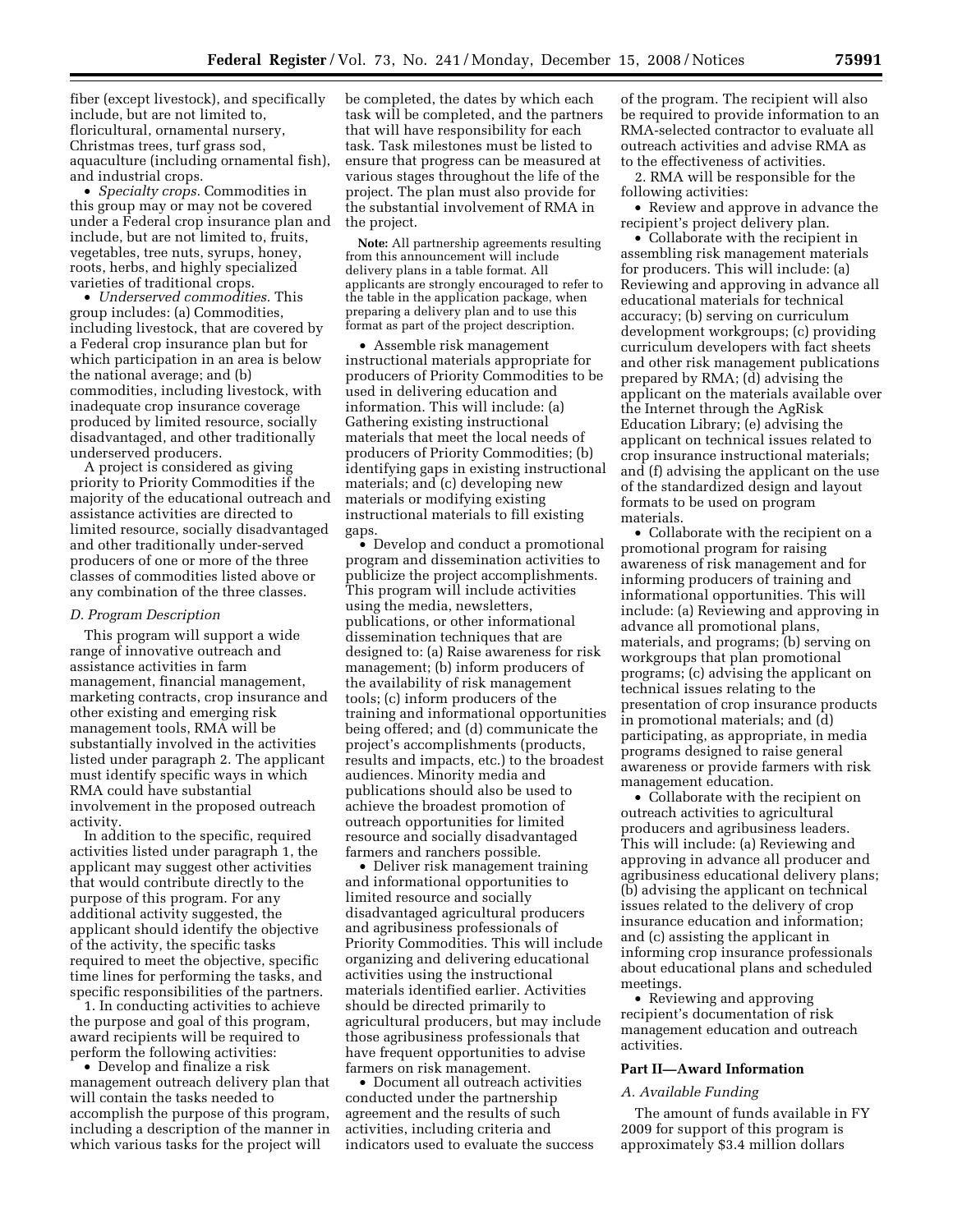(subject to availability of funds). There is no commitment by USDA/RMA to fund any particular project or to make a specific number of awards. No maximum or minimum funding levels have been established for individual projects or geographic locations. Applicants awarded a partnership agreement for an amount that is less than the amount requested may be required to modify their application to conform to the reduced amount before execution of the partnership agreement. It is expected that awards will be made approximately 120 days after the application deadline.

#### *B. Types of Applications*

Applicants must specify whether the application is a new, renewal, or resubmitted application.

1. *New Application*—This is an application that has not been previously submitted to the RMA Outreach Program. All new applications will be reviewed competitively using the selection process and evaluation criteria described in this RFA.

2. *Renewal Application*—This is an application that requests additional funding for a project beyond the period that was approved in an original or amended award. Applications for renewed funding must contain the same information as required for new applications, and additionally must contain a Progress Report. Renewal applications must be received by the relevant due dates, will be evaluated in competition with other pending applications, and will be reviewed according to the same evaluation criteria as new applications.

3. *Resubmitted Application*—This is an application previously submitted to the RMA Outreach office, but was not funded. Resubmitted applications must be received by the relevant due dates, and will be evaluated in competition with other pending applications and will be reviewed according to the same evaluation criteria as new applications.

#### **Part III—Eligibility Information**

#### *A. Eligible Applicants*

Educational institutions, community based organizations, associations of farmers and ranchers, state departments of agriculture, and other non-profit organizations with demonstrated capabilities in developing and implementing risk management and other marketing options for priority commodities are eligible to apply. Individuals are not eligible applicants. Applicants are encouraged to form partnerships with other entities that complement, enhance, and/or increase

the effectiveness and efficiency of the proposed project. Although an applicant may be eligible to compete for an award based on its status as an eligible entity, other factors may exclude an applicant from receiving Federal assistance under this program (*e.g.* debarment and suspension; a determination of nonperformance on a prior contract, cooperative agreement, grant or partnership; a determination of a violation of applicable ethical standards). Applications from ineligible or excluded persons will be rejected in their entirety.

# *B. Project Period*

Each project will be funded for a period of up to one year from the project starting date for the activities described in this announcement.

#### *C. Non-Financial Benefits*

To be eligible, applicants must also demonstrate that they will receive a non-financial benefit as a result of a partnership agreement. Non-financial benefits must accrue to the applicant and must include more than the ability to provide employment income to the applicant or for the applicant's employees or the community. The applicant must demonstrate that performance under the partnership agreement will further the specific mission of the applicant (such as providing research or activities necessary for graduate or other students to complete their educational program). Applications that do not demonstrate a non-financial benefit will be rejected.

#### *D. Cost Sharing or Matching*

Cost sharing, matching, in-kind contribution, or cost participation is not required.

#### *E. Funding Restrictions*

Indirect costs for projects submitted in response to this solicitation are limited to 10 percent of the total direct costs of the agreement. Partnership agreement funds may not be used to:

1. Plan, repair, rehabilitate, acquire, or construct a building or facility including a processing facility;

2. To purchase, rent, or install fixed equipment;

3. Repair or maintain privately owned vehicles;

4. Pay for the preparation of the partnership application;

5. Fund political activities;

6. Pay costs incurred prior to receiving this partnership agreement;

7. Fund any activities prohibited in 7 CFR parts 3015 and 3019, as applicable.

# **Part IV—Application and Submission Information**

#### *A. Address To Submit an Application Package*

The address for submissions is USDA/ RMA, Community Outreach, and Assistance Partnership Program, c/o William Buchanan, 1400 Independence Avenue, SW., Room 6709, Stop 0801, Washington, DC 20250–0801. All applications must be submitted by the deadline. Late or incomplete applications will not be considered and will be returned to the applicant. Applications will be considered as meeting the announced deadline if they are received in the mailroom at the address on or before the deadline. Applicants are cautioned that express, overnight mail or other delivery services do not always deliver as agreed. Applicants using the U.S. Postal Service should allow for the extra time for delivery due to the additional security measures that mail delivered to government offices in the Washington DC area now requires. Failure of the selected delivery services will not extend the deadline. Applicants are strongly encouraged to submit completed and signed application packages using overnight mail or delivery service to ensure timely receipt.

Applicants that wish to submit applications electronically, should use the Government Grants Web site at *http://www.grants.gov.* 

#### *B. Content and Form of Application*

1. *General*—Use the following guidelines to prepare an application. Each application must contain the following elements in the order indicated. Proper preparation of applications will assist reviewers in evaluating the merits of each application in a systematic, consistent fashion.

(a) Prepare the application on only one side of the page using standard size  $(8<sup>1</sup>/<sub>2</sub>$  " x 11") white paper, one-inch margins, typed or word processed using no type smaller than 12 point font, and single or double spaced. Use an easily readable font face (*e.g.*, Geneva, Helvetica, Times Roman).

(b) Number each page of the application sequentially, starting with the Project Description, including the budget pages, required forms, and any appendices.

(c) Staple the application in the upper left-hand corner. Do not bind. An original and two copies of the completed and signed application (3 total) and one electronic copy (Microsoft Word format preferred) on compact disc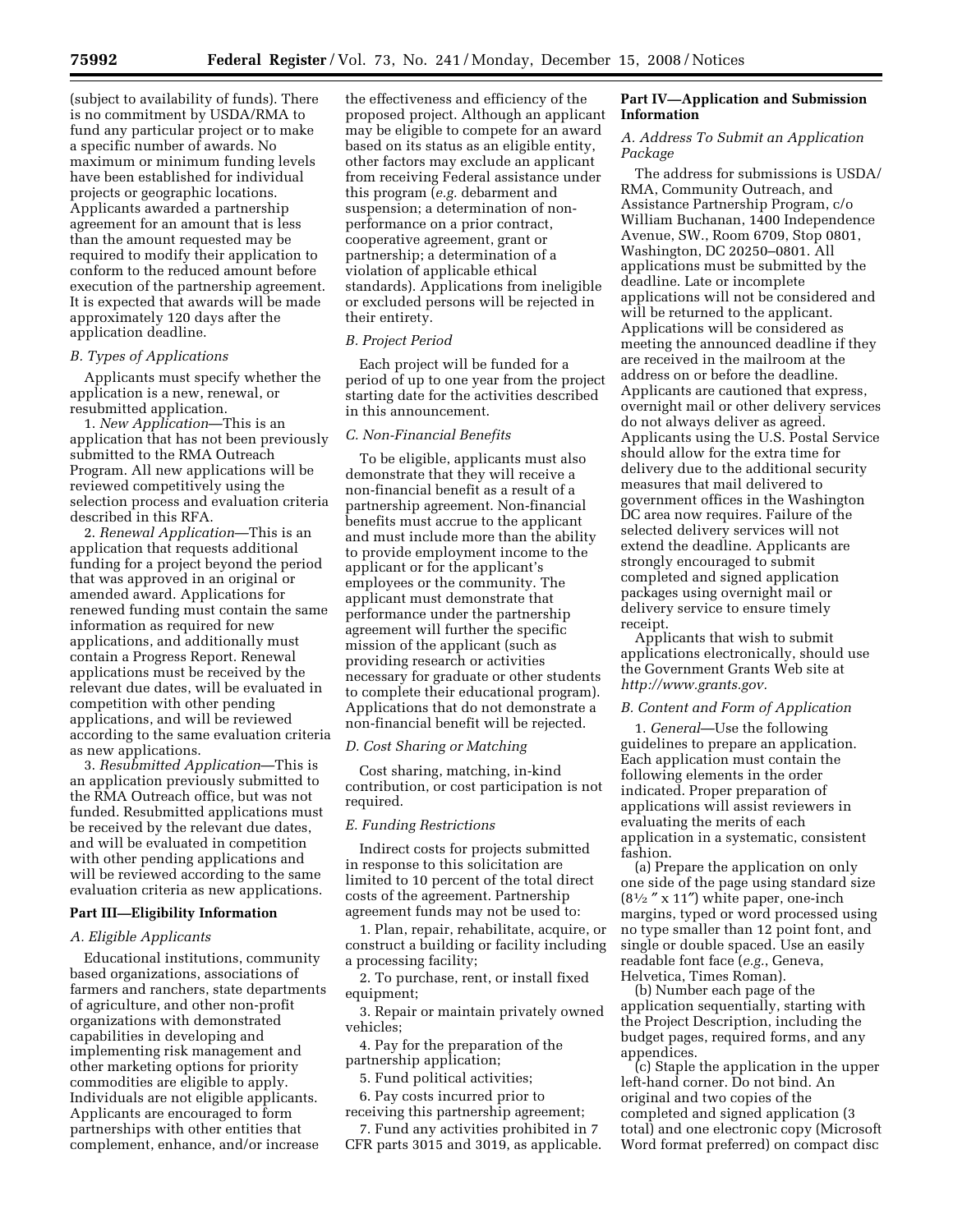or diskette must be submitted in one package. Only hard copies of OMB Standard Forms should be submitted. Do not include the standard forms on the diskette.

(d) Include original illustrations (photographs, color prints, etc.) in all copies of the application to prevent loss of meaning through poor quality reproduction.

1. *Application for Federal Assistance, OMB Standard Form 424*—Please complete this form in its entirety. The original copy of the application must contain a pen-and-ink signature of the authorized organizational representative (AOR), individual with the authority to commit the organization's time and other relevant resources to the project. The Catalog of Federal Domestic Assistance Number (block 10) is ''10– 455—Community Outreach and Assistance.''

2. *Table of Contents*—Each application must contain a detailed Table of Contents immediately following OMB SF 424.

3. *Project Summary*—(Limited to one page, placed after the Table of Contents) The summary should be a selfcontained, specific description of the activity to be undertaken and should focus on: Overall project goal(s) and supporting objectives; plans to accomplish project goals; and relevance of the project to the goals of the community outreach and assistance program.

4. *Progress Report*—(Limited to three pages, placed immediately after the Project Summary) Renewal applications of an existing project supported under the same program should include a clearly identified summary progress report describing the results to date. The progress report should contain a comparison of actual accomplishments with the goals established for the project.

5. *A Project Description*—(Limited to twenty-five single-sided pages) that describes the outreach project in detail, including the program delivery plan and a Statement of Work. The description should provide reviewers with sufficient information to effectively evaluate the merits of the application under the criteria contained in Part V. The description should include the circumstances giving rise to the proposed activity; a clear, concise statement of the objectives; the steps necessary to implement the program to attain the objectives; an evaluation plan for the activities; a program delivery plan, and statement of work that describes how the activities will be implemented and managed by the applicant.

The statement of work in table format should identify each objective and the key tasks to achieve the objective, the entity responsible for the task, the completion date, the task location, and RMA's role. Applicants are strongly encouraged to refer to the sample table in the application package, when preparing a delivery plan and to use this table format in that portion of the application narrative that addresses the delivery plan.

6. *Budget, OMB Standard Form 424– A,* ''Budget Information, Non-Construction Program''—Indirect costs allowed for projects submitted under this announcement will be limited to 10 percent of the total direct cost of the partnership or cooperative agreement. Applicants should include reasonable travel costs associated with attending at least two RMA designated two-day events, which will include a Project Directors' meeting and civil rights training.

7. *Budget Narrative*—A detailed narrative in support of the budget should show all funding sources and itemized costs for each line item contained on the SF–424A. All budget categories must be individually listed (with costs) in the same order as the budget and justified on a separate sheet of paper and placed immediately behind the SF–424A. There must be a detailed breakdown of all costs, including indirect costs. Include budget notes on each budget line item detailing how each line item was derived. Also provide a brief narrative description of any costs that may require explanation (*i.e.*, why a specific cost may be higher than market costs). Only items or services that are necessary for the successful completion of the project will be funded as permitted under the Act, the applicable Federal Cost principles, and are not prohibited under any other Federal statute. Salaries of project personnel should be requested in proportion to the effort that they would devote to the project.

8. *Key Personnel*—The roles and responsibilities of each PD and/or collaborator should be clearly described; and the vitae of the PD and each co-PD, senior associate and other professional personnel.

9. *Collaborative Arrangements (Including Letters of Support)*—If it will be necessary to enter into formal consulting or collaborative arrangements, such arrangements should be fully explained and justified. If the consultants or collaborators are known at the time of application, a vitae or resume should be provided. Evidence (*e.g.*, letter of support) should be included if the collaborators involved

have agreed to render these services. Additional information on consultants and collaborators are required in the budget portion of the application.

10. *Current and Pending Support*–All applications must list all current public or private support to which personnel identified in the application have committed portions of their time, whether or not salary support for persons involved is included in the budget. An application that duplicates or overlaps substantially with an application already reviewed and funded (or to be funded) by another organization or agency will not be funded under this program. The projects proposed for funding should be included in the pending section.

11. *Disclosure of Lobbying Activities, OMB Standard Form LLL*—All applications must contain a signed copy of this form (See Part VI (F)). Applicants who are not engaging in lobbying activities should write ''Not Applicable'' and sign the form.

12. *A completed and Signed ''Certification Regarding Debarment, Suspension, and Other Responsibility Matters* (Primary Covered Transactions), AD 1047.''

13. A completed and Signed ''Certifications Regarding Drug-Free Workplace, AD–1049.''

14. *Appendices* are allowed if they are directly germane to the proposed project.

#### *C. Acknowledgment of Applications*

Applications submitted by facsimile or through other electronic media (except grants.gov), regardless of the date or time of submission or the time of receipt, will not be considered and will be returned to the applicant. Receipt of applications will be acknowledged by e-mail, whenever possible. Therefore, applicants are encouraged to provide an e-mail address in the application. If an e-mail address is not indicated on an application, receipt will be acknowledged in writing. There will be no notification of incomplete, unqualified, or unfunded applications until the awards have been made. RMA will assign an identification number to the application when received. This number will be provided to applicants when the receipt of application is acknowledged. Applicants should reference the assigned identification number in all correspondence regarding the application.

If receipt of application is not acknowledged by RMA within 15 days of the submission deadline, the applicant should contact David Wiggins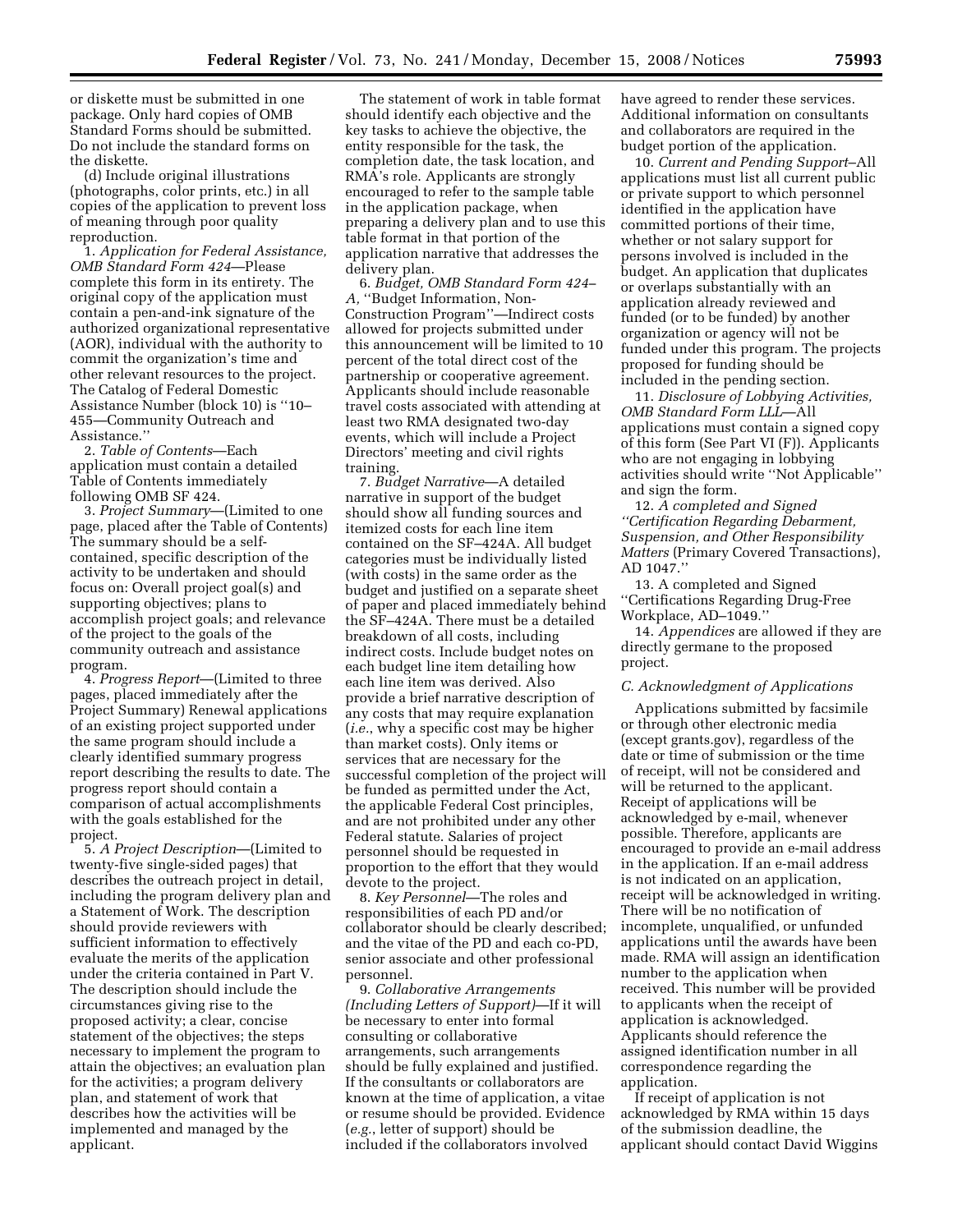at (202) 690–2686 or electronically at *david.wiggins@rma.usda.gov.* 

### **Part V—Application Review Process**

#### *A. General*

Each application will be evaluated using a two-part process. First, each application will be screened by RMA personnel to ensure that past performances were satisfactorily met and that it meets the requirements in this announcement. Applications that do not meet the requirements of this announcement or are incomplete will not receive further consideration.

Second, a review panel will consider the merits of all applications that meet the requirements in the announcement. A panel of not less than three independent reviewers will evaluate each application. Reviewers will be drawn from USDA, other Federal agencies, and others representing public and private organizations, as needed. The project description and any appendices submitted by applicant will be used by the review panel to evaluate the merits of the project being proposed for funding. The panel will examine and score applications based on each of the four criteria contained in paragraph B of this part ''Evaluation Criteria and Weights''.

The panel will be looking for the specific elements listed with each criterion when evaluating the applications and scoring them. For each application, panel members will assign a point value up to the maximum for each criterion. After all reviewers have evaluated and scored each of the applications, the scores for the entire panel will be averaged to determine an application's final score.

After assigning points for each criterion, applications will be listed in initial rank order and presented, along with funding level recommendations, to the Manager of FCIC, who will make the final decision on awarding of a partnership agreement. Applications will then be funded in final rank order until all available funds have been expended. Applicants must score 50 points or more to be considered for funding. If there are unused remaining funds, RMA may conduct another round of competition through the announcement of another RFA.

An organization, or group of organizations in partnership, may apply for funding under other FCIC or RMA programs, in addition to the programs described in this announcement. However, if the Manager of FCIC determines that an application recommended for funding under this announcement is sufficiently similar to

a project that has been funded or has been recommended to be funded under another FCIC or RMA education or outreach program, then the Manager may elect to not fund that application in whole or in part.

#### *B. Evaluation Criteria and Weights*

#### 1. Project Benefits—Maximum 40 Points

The applicant must demonstrate that the project benefits to limited resource, socially disadvantaged and other traditionally underserved producers warrant the funding requested. Applicants will be scored according to the extent they can: (a) Reasonably estimate the number of producers reached through the project; (b) justify the estimates with clear specifics related to the delivery plan; (c) identify the actions producers will likely be able to take as a result of the project; and (d) identify specific measures for evaluating the success of the project. Reviewers' scoring will be based on the scope and reasonableness of the applicants' estimate of the number of producers reached through the project, clear descriptions of specific expected project benefits for producers, and wellconstructed plans for measuring the project's effectiveness.

2. Project Management—Maximum 20 Points

The applicant must demonstrate an ability to implement sound and effective project management practices. Higher scores will be awarded to applicants that can demonstrate organizational skills, leadership, and experience in delivering services or programs using the appropriate language service that assist limited resource, socially disadvantaged and other traditionally underserved producers. If the applicant has been a recipient of other Federal or other government grants, cooperative agreements, or contracts, the applicant must also detail that they have consistently complied with financial and program reporting and auditing requirements. Applicants that will employ, or have access to personnel who have experience in directing agricultural programs or providing education programs that benefit producers will receive higher rankings. Higher scores will be awarded to applicants with no more than two ongoing projects funded by RMA under this program in previous years.

3. Collaborative Partnering—Maximum 20 Points

The applicant must demonstrate experience and capacity to partner with and gain the support of other agencies,

grower organizations, agribusiness professionals, and agricultural leaders to enhance the quality and effectiveness of the program. Applicants will receive higher scores to the extent that they can document and demonstrate: (a) That partnership documented commitments are in place for the express purpose of delivering the program in this announcement; (b) that the project will incorporate training on the benefits and implementation of the Adjusted Gross Revenue Lite (AGR–LITE) insurance coverage plan and other risk management tools; (c) that the project promotes energy alternatives for small farmers and ranchers; (d) that a broad and diverse group of farmers and ranchers will be reached; and (e) that a substantial effort has been made to partner with organizations that can meet the needs of producers that are small, have limited resources, are minorities, or are beginning farmers and ranchers.

#### 4. Delivery Plan—Maximum 20 Points

The applicant must demonstrate that its program delivery plan is clear and specific. For each of the applicant's responsibilities contained in the description of the program, the applicant must demonstrate that it can identify specific tasks and provide reasonable time lines that further the purpose of this program. Applicants will obtain a higher score to the extent that the tasks of the project are specific, measurable, and reasonable, have specific periods for completion, relate directly to the required activities, the program objectives described in this announcement, and use the appropriate language service.

#### 5. Diversity

Management reserves the right to award additional points to applications that promote diversity.

#### **Part VI—Award Administration**

#### *A. Notification of Award*

Following approval by the RMA awarding official, project leaders whose applications have been selected for funding will be notified. Within the limit of funds available for such a purpose, the awarding official of RMA shall enter into partnership agreements with applicants whose applications are judged to be most meritorious under the procedures set forth in this announcement. The agreements provide the amount of Federal funds for use in the project period, the terms and conditions of the award and the time period for the project.

The effective date of the agreement is the date the agreement is executed by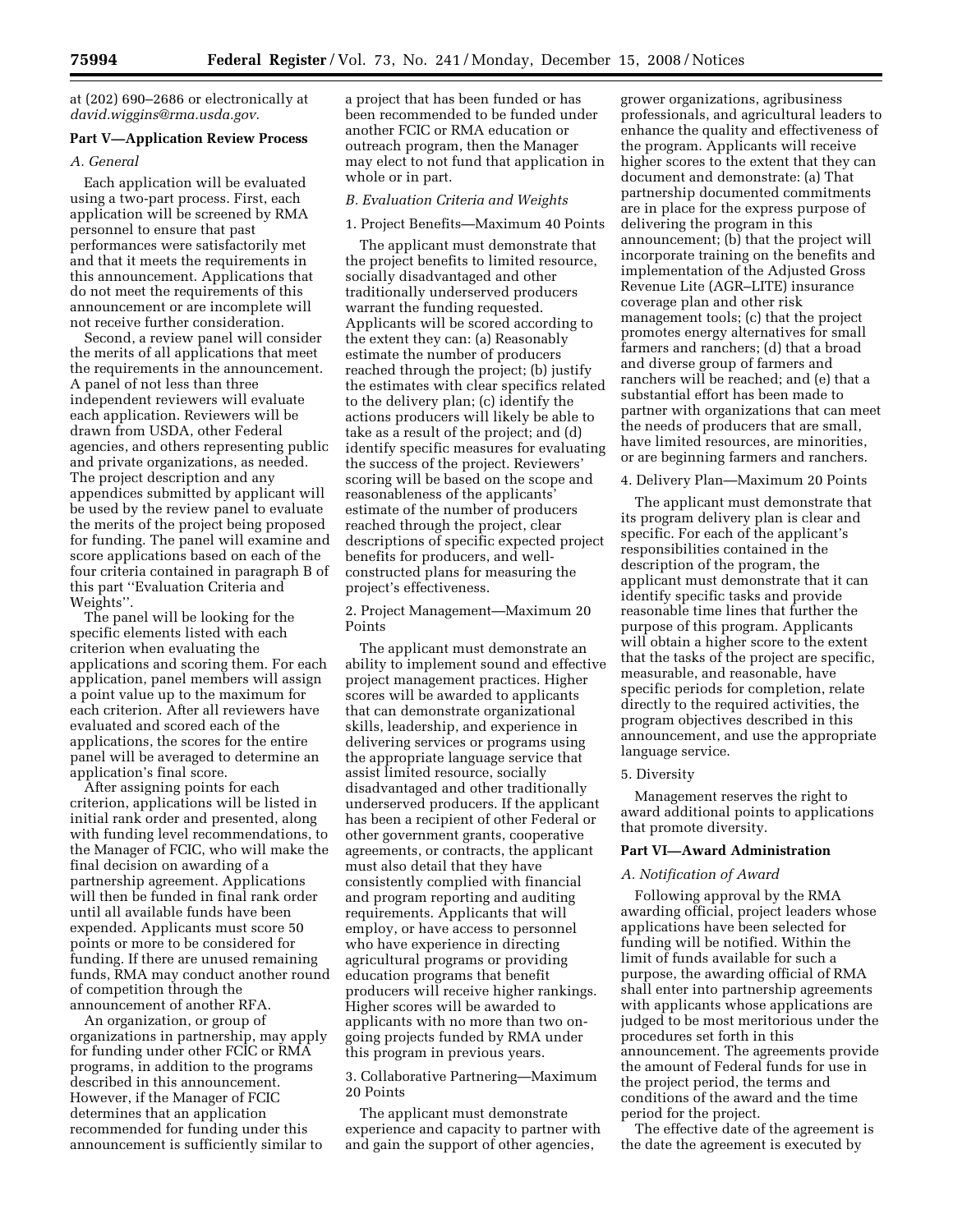both parties. RMA will extend to award recipients, in writing, the authority to draw down funds for conducting the activities listed in the agreement. All funds provided to the applicant by FCIC must be expended solely for the purpose for which the funds are obligated in accordance with the approved agreement and budget, the regulations, the terms and conditions of the award, and the applicability of Federal cost principles. No commitment of Federal assistance beyond the project period is made or implied for any award resulting from this notice.

Applicants that are not funded will be notified within 120 days after the submission deadline.

#### *B. Access to Panel Review Information*

Upon written request from the applicant, your score from the evaluation panel, not including the identity of reviewers, will be sent to the applicant after the review and awards process has been completed.

#### *C. Confidential Aspects of Proposals and Awards*

When an application results in a partnership agreement, it becomes a part of the official record of RMA transactions, available to the public upon specific request. Information that the Secretary of Agriculture determines to be of a confidential, privileged, or proprietary nature will be held in confidence to the extent permitted by law. Therefore, any information that the applicant wishes to be considered confidential, privileged, or proprietary should be clearly marked within an application, including the basis for such designation. The original copy of a proposal that does not result in an award will be retained by RMA for a period of one year. Other copies will be destroyed. Copies of proposals not receiving awards will be released only with the express written consent of the applicant or to the extent required by law. A proposal may be withdrawn at any time prior to award.

#### *D. Reporting Requirements*

Applicants awarded partnership agreements will be required to submit quarterly progress and financial reports (OMB Standard Form 269) throughout the project period, as well as a final program and financial report no later than 90 days after the end of the project period.

#### *E. Administration*

All partnership agreements are subject to the requirements of 7 CFR part 3015.

### *F. Prohibitions and Requirements With Regard to Lobbying*

All partnership agreements are subject to the requirements of 7 CFR part 3018. A copy of the certification and disclosure forms must be submitted with the application.

#### *G. Applicable OMB Circulars*

All partnership and cooperative agreements funded as a result of this notice will be subject to the requirements contained in all applicable OMB circulars.

#### *H. Confidentiality*

The names of applicants, the names of individuals identified in the applications, the content of applications, and the panel evaluations of applications will be kept confidential, except to those involved in the review process, to the extent permitted by law. In addition, the identities of review panel members will remain confidential throughout the entire review process and will not be released to applicants. At the end of the fiscal year, names of panel members will be made available. However, panelists will not be identified with the review of any particular application.

#### *I. Civil Rights Training*

All recipients of federally assisted programs are required to comply with Federal civil rights laws and regulations. USDA/RMA policies and procedures require recipients of federally assisted programs to attend mandatory civil rights training sponsored by RMA, to become fully aware of civil rights requirements and responsibilities. Applicants should include in their budgets reasonable travel costs associated with attending at least two two-day RMA designated events that include a Project Directors meeting and required civil rights training.

#### **Part VII—Additional Information**

#### *A. Requirement To Use Program Logo*

Applicants awarded partnership agreements will be required to use a program logo and design provided by RMA for all instructional and promotional materials.

#### *B. Requirement To Provide Project Information to an RMA Representative*

Applicants awarded partnership agreements will be required to assist RMA in evaluating the effectiveness of its outreach program by providing documentation of outreach activities and related information to any contractor selected by RMA for program evaluation purposes. This requirement also includes providing demographic data on program participants.

# *C. Private Crop Insurance Organizations and Potential Conflict of Interest*

Private organizations that are involved in the sale of Federal crop insurance, or that have financial ties to such organizations, are eligible to apply for funding under this announcement. However, such entities will not be allowed to receive funding to conduct activities that would otherwise be required under a Standard Reinsurance Agreement or any other agreement in effect between FCIC and the entity. Such entities will also not be allowed to receive funding to conduct activities that could be perceived by producers as promoting one company's services or products over another's. If applying for funding, such organizations are encouraged to be sensitive to potential conflicts of interest and to describe in their application the specific actions they will take to avoid actual and perceived conflicts of interest.

#### *D. Dun and Bradstreet (D&B Data Universal Numbering System)*

A Dun and Bradstreet (D&B) Data Universal Numbering System (DUNS) number is a unique nine-digit sequence recognized as the universal standard for identifying and keeping track of businesses worldwide. A **Federal Register** notice of final policy issuance (68 FR 38402) requires a DUNS number in every application (*i.e.*, hard copy and electronic) for a grant or cooperative agreement. Therefore, potential applicants should verify that they have a DUNS number or take steps needed to obtain one. For information about how to obtain a DUNS number, go to *http://www.grants.gov.* Please note that the registration may take up to 14 business days to complete.

#### *E. Required Registration for Grants.gov*

The Central Contract Registry (CCR) is a database that serves as the primary Government repository for contractor information required for the conduct of business with the Government. This database will also be used as a central location for maintaining organizational information for organizations seeking and receiving grants from the Government. Such organizations must register in the CCR prior to the submission of applications via grants.gov (a DUNS number is needed for CCR registration). For information about how to register in the CCR, visit *http://www.grants.gov.* Allow a minimum of 5 days to complete the CCR registration.